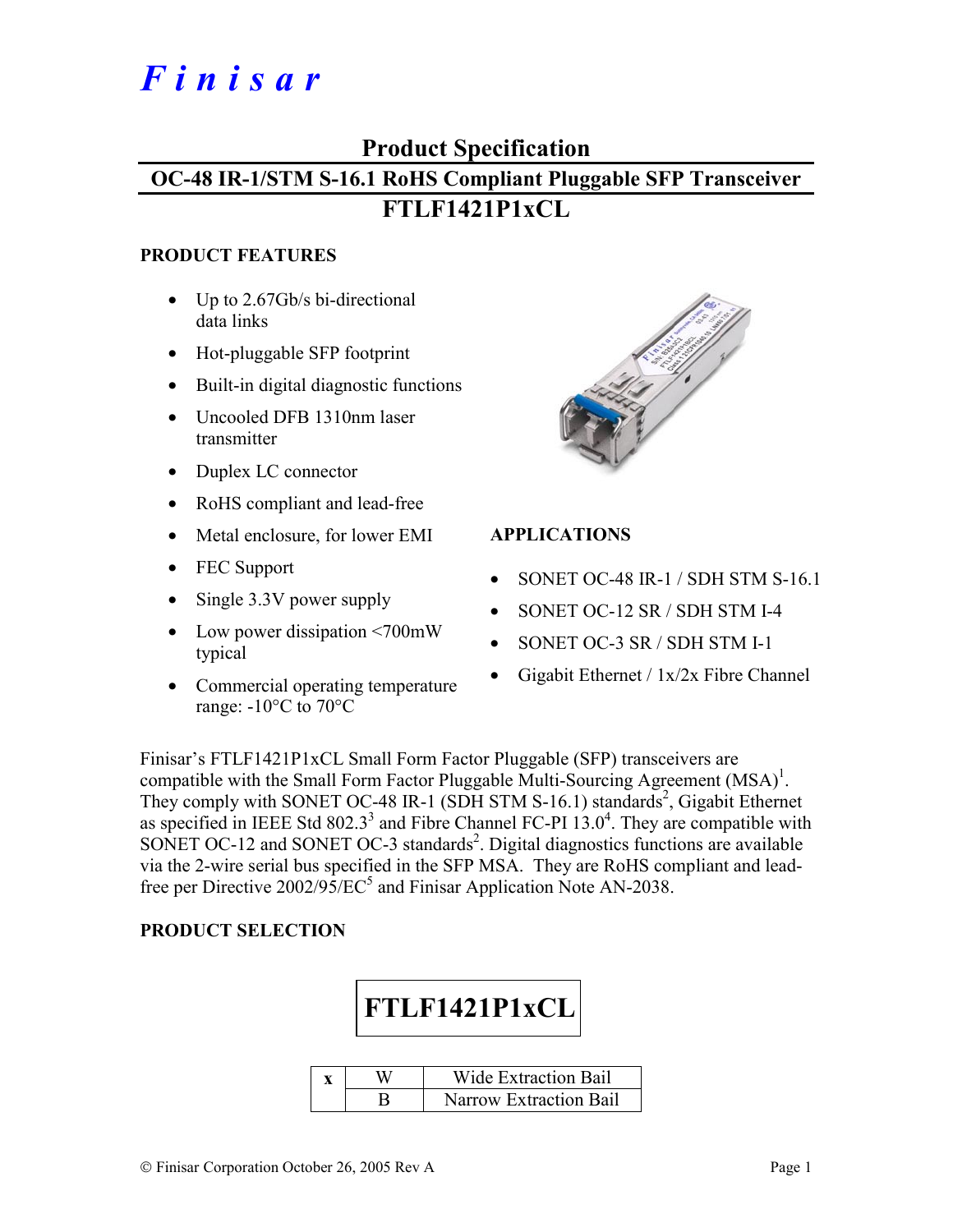#### **I. Pin Descriptions**

| Pin            | <b>Symbol</b>   | <b>Name/Description</b>                                        |   |  |  |
|----------------|-----------------|----------------------------------------------------------------|---|--|--|
|                | $\rm V_{EET}$   | Transmitter Ground (Common with Receiver Ground)               |   |  |  |
| 2              | $T_{FAULT}$     | Transmitter Fault. Not supported.                              |   |  |  |
| 3              | $T_{DIS}$       | Transmitter Disable. Laser output disabled on high or open.    | 2 |  |  |
| $\overline{4}$ | $MOD$ DEF $(2)$ | Module Definition 2. Data line for Serial ID.                  | 3 |  |  |
| 5              | $MOD$ DEF $(1)$ | Module Definition 1. Clock line for Serial ID.                 | 3 |  |  |
| 6              | $MOD$ $DEF(0)$  | Module Definition 0. Grounded within the module.               | 3 |  |  |
| 7              | Rate Select     | No connection required                                         | 4 |  |  |
| 8              | LOS             | Loss of Signal indication. Logic 0 indicates normal operation. | 5 |  |  |
| 9              | $\rm V_{EER}$   | Receiver Ground (Common with Transmitter Ground)               |   |  |  |
| 10             | $\rm V_{EER}$   | Receiver Ground (Common with Transmitter Ground)               |   |  |  |
| 11             | $\rm V_{EER}$   | Receiver Ground (Common with Transmitter Ground)               |   |  |  |
| 12             | RD-             | Receiver Inverted DATA out. AC Coupled.                        |   |  |  |
| 13             | $RD+$           | Receiver Non-inverted DATA out. AC Coupled.                    |   |  |  |
| 14             | $\rm V_{EER}$   | Receiver Ground (Common with Transmitter Ground)               |   |  |  |
| 15             | $\rm V_{CCR}$   | Receiver Power Supply                                          |   |  |  |
| 16             | $V_{\rm CCT}$   | <b>Transmitter Power Supply</b>                                |   |  |  |
| 17             | $V_{EET}$       | Transmitter Ground (Common with Receiver Ground)               |   |  |  |
| 18             | $TD+$           | Transmitter Non-Inverted DATA in. AC Coupled.                  |   |  |  |
| 19             | TD-             | Transmitter Inverted DATA in. AC Coupled.                      |   |  |  |
| 20             | $\rm V_{EET}$   | Transmitter Ground (Common with Receiver Ground)               |   |  |  |

Notes:

1. Circuit ground is internally isolated from chassis ground.

2. Laser output disabled on  $T_{DIS} > 2.0V$  or open, enabled on  $T_{DIS} < 0.8V$ .

3. Should be pulled up with 4.7k – 10kohms on host board to a voltage between 2.0V and 3.6V. MOD DEF(0) pulls line low to indicate module is plugged in.

- 4. Finisar FTLFxx21xxxxx transceivers operate between OC-3 and OC-48, 1x and 2x Fibre Channel, and Gigabit Ethernet data rates and respective protocols without active control. Finisar FTLFxx19xxxxx transceivers operate at 1x and 2x Fibre Channel, and Gigabit Ethernet data rates and respective protocols without active control.
- 5. LOS is open collector output. Should be pulled up with 4.7k 10kohms on host board to a voltage between 2.0V and 3.6V. Logic 0 indicates normal operation; logic 1 indicates loss of signal.



**Diagram of Host Board Connector Block Pin Numbers and Names**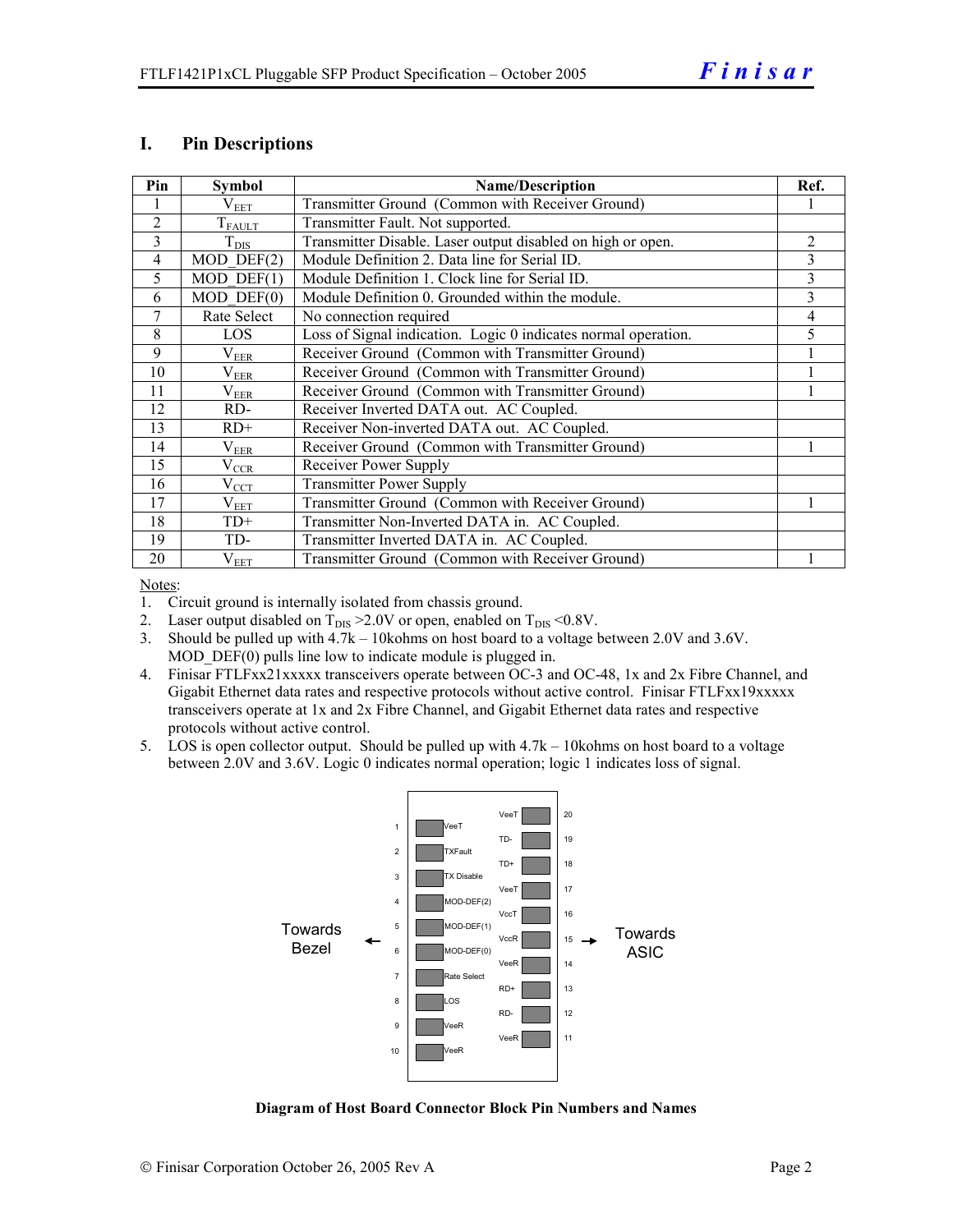#### **II. Absolute Maximum Ratings**

| <b>Parameter</b>           | <b>Symbol</b> | Min    | Tvp | Max | Unit          | Ref. |
|----------------------------|---------------|--------|-----|-----|---------------|------|
| Maximum Supply Voltage     | Vcc           | $-0.5$ |     |     |               |      |
| Storage Temperature        |               | $-40$  |     |     | $\circ$       |      |
| Case Operating Temperature | OP-           | $-10$  |     | 70  | $\Omega$      |      |
| Relative Humidity          |               |        |     |     | $\frac{0}{0}$ |      |

#### **III.** Electrical Characteristics ( $T_{OP}$  = -10 to 70 °C,  $V_{CC}$  = 3.00 to 3.60 Volts)

| Parameter                              | Symbol                 | Min         | Typ | Max                 | Unit | Ref.           |
|----------------------------------------|------------------------|-------------|-----|---------------------|------|----------------|
| <b>Supply Voltage</b>                  | Vcc                    | 3.00        |     | 3.60                | V    |                |
| <b>Supply Current</b>                  | Icc                    |             | 200 | 300                 | mA   |                |
| <b>Transmitter</b>                     |                        |             |     |                     |      |                |
| Input differential impedance           | $R_{in}$               |             | 100 |                     | Ω    | 2              |
| Single ended data input swing          | Vin, pp                | 250         |     | 1200                | mV   |                |
| Transmit Disable Voltage               | $V_D$                  | $Vec-1.3$   |     | Vcc                 | V    |                |
| Transmit Enable Voltage                | $V_{EN}$               | Vee         |     | $Vee+0.8$           | V    | 3              |
| <b>Transmit Disable Assert Time</b>    |                        |             |     | 10                  | us   |                |
| <b>Receiver</b>                        |                        |             |     |                     |      |                |
| Single ended data output swing         | Vout,pp                | 300         | 400 | 800                 | mV   | $\overline{4}$ |
| Data output rise time                  |                        |             | 100 | 175                 | ps   | 5              |
| Data output fall time                  | $t_{\rm f}$            |             | 100 | 175                 | ps   | 5              |
| LOS Fault                              | $V_{\text{LOS fault}}$ | $Vec - 0.5$ |     | Vec <sub>HOST</sub> | V    | 6              |
| <b>LOS Normal</b>                      | $V_{LOS\,norm}$        | Vee         |     | $Vee+0.5$           | V    | 6              |
| Power Supply Rejection                 | <b>PSR</b>             | 100         |     |                     | mVpp |                |
| <b>Total Generated Receiver Jitter</b> | $J_{RX}p-p$            |             |     | 0.07                | UI   |                |
| (peak to peak)                         |                        |             |     |                     |      |                |
| <b>Total Generated Receiver Jitter</b> | $J_{RX}$ rms           |             |     | 0.007               | UI   |                |
| (rms)                                  |                        |             |     |                     |      |                |

Notes:

- 1. Non condensing
- 2. AC coupled.
- 3. Or open circuit.
- 4. Into 100 ohm differential termination.
- 5.  $20 80 \%$
- 6. Loss Of Signal is LVTTL. Logic 0 indicates normal operation; logic 1 indicates no signal detected.
- 7. All transceiver specifications are compliant with a power supply sinusoidal modulation of 20 Hz to 1.5 MHz up to specified value applied through the power supply filtering network shown on page 23 of the Small Form-factor Pluggable (SFP) Transceiver MultiSource Agreement (MSA), September 14, 2000.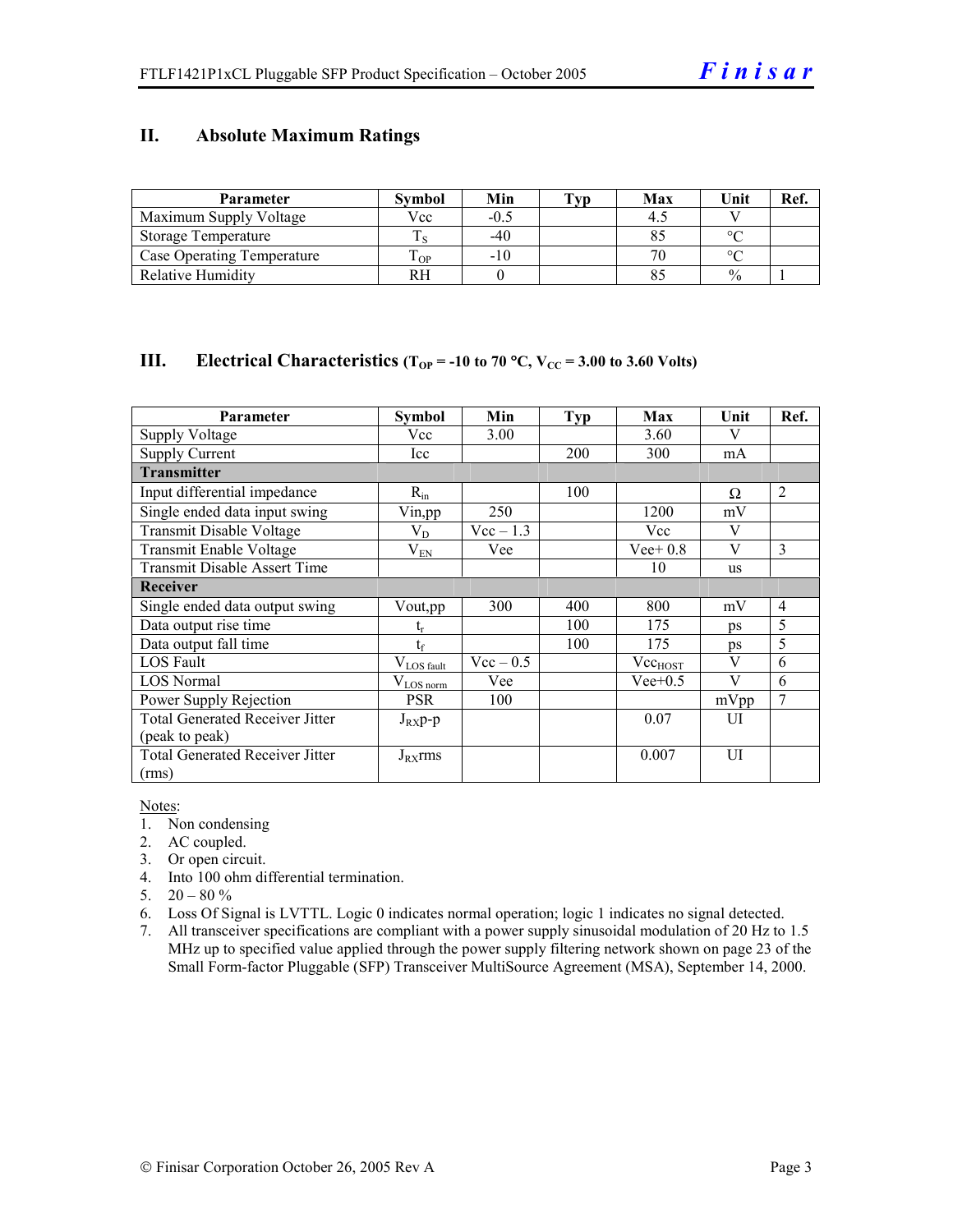| Parameter                                 | <b>Symbol</b>          | Min              | <b>Typ</b> | Max      | Unit           | Ref.           |  |
|-------------------------------------------|------------------------|------------------|------------|----------|----------------|----------------|--|
| <b>Transmitter</b>                        |                        |                  |            |          |                |                |  |
| Output Opt. Pwr: 9/125 SMF                | $P_{OUT}$              | $-5$             |            | $\theta$ | dBm            | 1              |  |
| Optical Wavelength                        | λ                      | 1270             |            | 1360     | nm             |                |  |
| Spectral Width-20dB                       | $\sigma$               |                  |            |          | nm             |                |  |
| <b>Optical Extinction Ratio</b>           | ER                     | 9                |            |          | dB             |                |  |
| Sidemode Supression ratio                 | $SSR_{min}$            | 30               |            |          | dB             |                |  |
| <b>Optical Rise/Fall Time</b>             | $t_r / t_f$            |                  |            | 160      | ps             | $\overline{2}$ |  |
| Relative Intensity Noise                  | <b>RIN</b>             |                  |            | $-120$   | dB/Hz          |                |  |
| <b>Total Generated Transmitter Jitter</b> | $J_{TX}p-p$            |                  |            | 0.07     | $\overline{U}$ |                |  |
| (peak to peak)                            |                        |                  |            |          |                |                |  |
| <b>Total Generated Transmitter Jitter</b> | $J_{TX}$ rms           |                  |            | 0.007    | UI             |                |  |
| (rms)                                     |                        |                  |            |          |                |                |  |
| <b>Receiver</b>                           |                        |                  |            |          |                |                |  |
| Average Rx Sensitivity @ 2.67Gb/s         | $R_{SENS1}$            | $\theta$         |            | $-18$    | dBm            | 3              |  |
| Average Rx Sensitivity @ OC-48            | $R_{SENS1}$            | $\boldsymbol{0}$ |            | $-18$    | dBm            | 3              |  |
| Average Rx Sensitivity $\omega$ 2X Fibre  | $R_{\rm SENS2}$        | $\theta$         |            | $-21$    | dBm            | $\overline{4}$ |  |
| Channel                                   |                        |                  |            |          |                |                |  |
| Average Rx Sensitivity @ Gigabit          | $R_{\text{SENS3}}$     | $\theta$         |            | $-22$    | dBm            | $\overline{4}$ |  |
| Ethernet                                  |                        |                  |            |          |                |                |  |
| Average Rx Sensitivity @ OC-12            | $R_{SENS4}$            | $\Omega$         |            | $-22$    | dBm            | 5              |  |
| Average Rx Sensitivity @ OC-3             | $R_{SENS5}$            | $-10$            |            | $-23$    | dBm            | 5              |  |
| <b>Optical Center Wavelength</b>          | $\lambda_{\mathrm{C}}$ | 1270             |            | 1600     | nm             |                |  |
| <b>LOS De-Assert</b>                      | LOS <sub>D</sub>       |                  | $-23$      | $-19$    | dBm            |                |  |
| <b>LOS Assert</b>                         | LOS <sub>A</sub>       | $-30$            | $-25$      |          | dBm            |                |  |
| LOS Hysteresis                            |                        | 0.5              |            |          | dB             |                |  |

#### **IV.** Optical Characteristics ( $T_{OP}$  = -10 to 70 °C,  $V_{CC}$  = 3.00 to 3.60 Volts)

Notes:

1. Class 1 Laser Safety per FDA/CDRH and EN (IEC) 60825 regulations.

2. Unfiltered, 20-80%.

- 3. With worst-case extinction ratio. Measured with a PRBS  $2^{31}$ -1 test pattern interspersed with 72 consecutive ones and 72 consecutive zeros.
- 4. With worst-case extinction ratio. Measured with a PRBS  $2^7$ -1 test pattern.
- 5. With worst-case extinction ratio. Measured with a PRBS  $2^{23}$ -1 test pattern.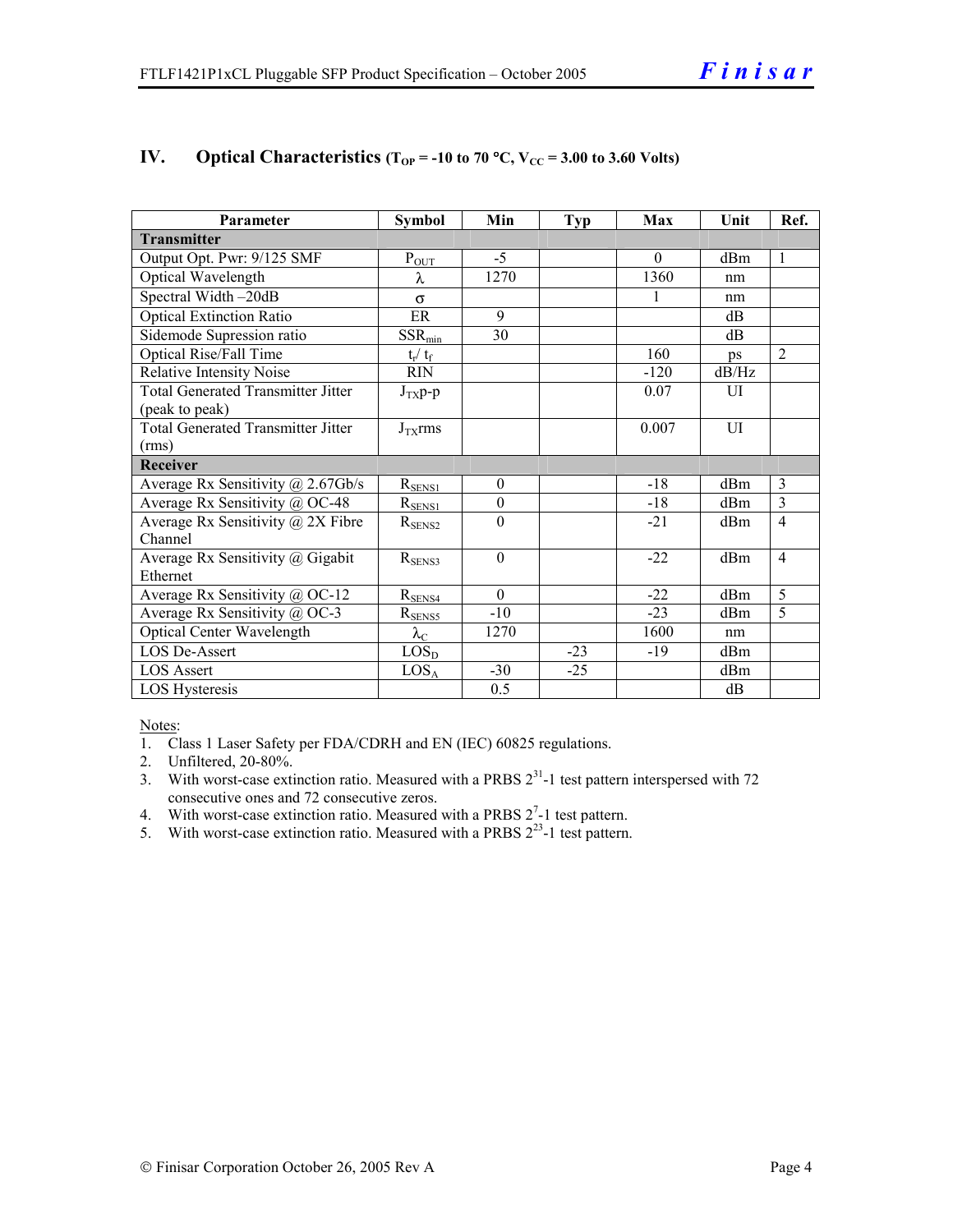#### **V. General Specifications**

| Parameter                            | <b>Symbol</b> | Min | Typ | Max        | <b>Units</b> | Ref. |
|--------------------------------------|---------------|-----|-----|------------|--------------|------|
| Data Rate                            | BR.           | 155 |     | 2667       | Mb/sec       |      |
| Bit Error Rate $\omega$ OC-48        | <b>BER</b>    |     |     | $10^{-12}$ |              | 2    |
| Max. Supported Link Length on        | $L_{MAX1}$    |     | 20  |            | km           | 3    |
| 9/125µm SMF @ OC-48                  |               |     |     |            |              |      |
| Max. Supported Link Length on        | $L_{MAX2}$    |     | 30  |            | km           | 3    |
| $9/125 \mu m$ SMF @ 2X Fibre Channel |               |     |     |            |              |      |
| Max. Supported Link Length on        | $L_{MAX3}$    |     | 30  |            | km           | 3    |
| $9/125 \mu m$ SMF @ Gigabit Ethernet |               |     |     |            |              |      |
| Max. Supported Link Length on        | $L_{MAX4}$    |     | 30  |            | km           | 3    |
| $9/125 \mu m$ SMF @ OC-12            |               |     |     |            |              |      |
| Max. Supported Link Length on        | $L_{MAX5}$    |     | 30  |            | km           | 3    |
| $9/125$ µm SMF @ OC-3                |               |     |     |            |              |      |

Notes:

- 1. SONET OC-48 IR-1/SDH STM S-16.1, Gigabit Ethernet and 1x/2x Fibre Channel compliant. Compatible with SONET OC-12 and OC-3. Supports FEC at 2.67Gb/s.
- 2. Tested with a PRBS  $2^{31}$ -1 test pattern interspersed with 72 consecutive ones and 72 consecutive zeros.
- 3. Attenuation of 0.55 dB/km is used for the link length calculations (per GR-253 CORE). Distances are indicative only. Please refer to the Optical Specifications in Table IV to calculate a more accurate link budget based on specific conditions in your application.

#### **VI. Environmental Specifications**

Finisar 1310nm SFP transceivers have a commercial operating temperature range from  $-10\degree$ C to  $+70\degree$ C case temperature.

| Parameter                  | Svmbol          | Min   | $\mathbf{T}_{\mathbf{V}\mathbf{p}}$ | Max                      | <b>Units</b> | Ref. |
|----------------------------|-----------------|-------|-------------------------------------|--------------------------|--------------|------|
| Case Operating Temperature | <sup>L</sup> OD | $-10$ |                                     | $\overline{\phantom{a}}$ | $\circ$      |      |
| Storage Temperature        | · sto           | -40   |                                     |                          | $\sim$       |      |

#### **VII. Regulatory Compliance**

Finisar transceivers are Class 1 Laser Products and comply with US FDA regulations. These products are certified by TÜV and CSA to meet the Class 1 eye safety requirements of EN (IEC) 60825 and the electrical safety requirements of EN (IEC) 60950. Copies of certificates are available at Finisar Corporation upon request.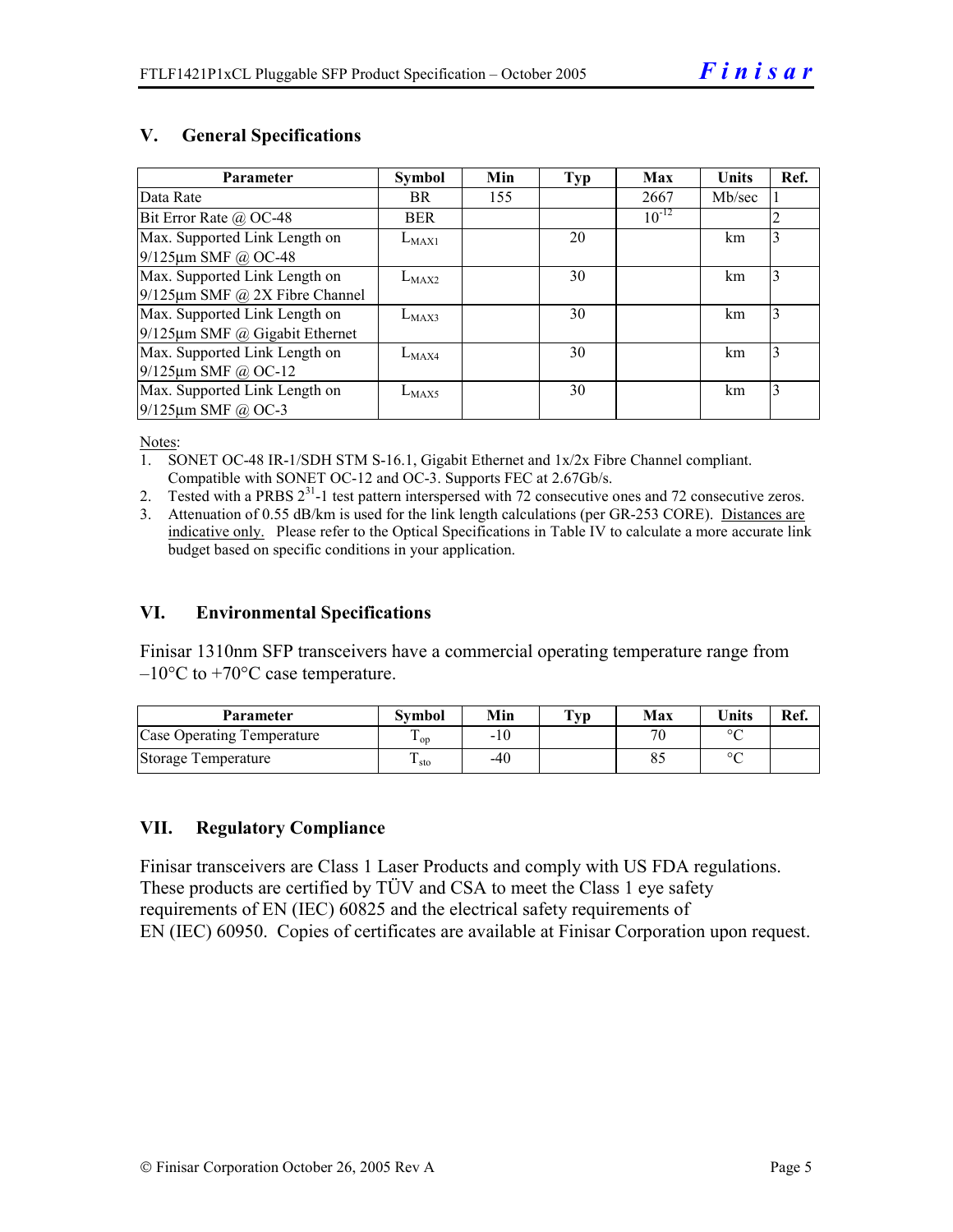### **VIII. Digital Diagnostic Functions**

Finisar FTLF1421P1xCL SFP transceivers support the 2-wire serial communication protocol as defined in the SFP MSA<sup>1</sup>. It is very closely related to the  $E^2$ PROM defined in the GBIC standard, with the same electrical specifications.

The standard SFP serial ID provides access to identification information that describes the transceiver's capabilities, standard interfaces, manufacturer, and other information.

Additionally, Finisar SFP transceivers provide a unique enhanced digital diagnostic monitoring interface, which allows real-time access to device operating parameters such as transceiver temperature, laser bias current, transmitted optical power, received optical power and transceiver supply voltage. It also defines a sophisticated system of alarm and warning flags, which alerts end-users when particular operating parameters are outside of a factory set normal range.

The SFP MSA defines a 256-byte memory map in  $E^2$ PROM that is accessible over a 2-wire serial interface at the 8 bit address 1010000X (A0h). The digital diagnostic monitoring interface makes use of the 8 bit address 1010001X (A2h), so the originally defined serial ID memory map remains unchanged. The interface is identical to, and is thus fully backward compatible with both the GBIC Specification and the SFP Multi Source Agreement. The complete interface is described in Finisar Application Note AN-2030: "Digital Diagnostics Monitoring Interface for SFP Optical Transceivers".

The operating and diagnostics information is monitored and reported by a Digital Diagnostics Transceiver Controller (DDTC) inside the transceiver, which is accessed through a 2-wire serial interface. When the serial protocol is activated, the serial clock signal (SCL, Mod Def 1) is generated by the host. The positive edge clocks data into the  $SFP$  transceiver into those segments of the  $E^2$ PROM that are not write-protected. The negative edge clocks data from the SFP transceiver. The serial data signal (SDA, Mod Def 2) is bi-directional for serial data transfer. The host uses SDA in conjunction with SCL to mark the start and end of serial protocol activation. The memories are organized as a series of 8-bit data words that can be addressed individually or sequentially.

For more information, please see the SFP MSA documentation<sup>1</sup> or Finisar Application Note AN-2030.

Digital diagnostics for the FTLF1421P1xCL are externally calibrated by default.

Please note that evaluation board FDB-1018 is available with Finisar ModDEMO software that allows simple to use communication over the 2-wire serial interface.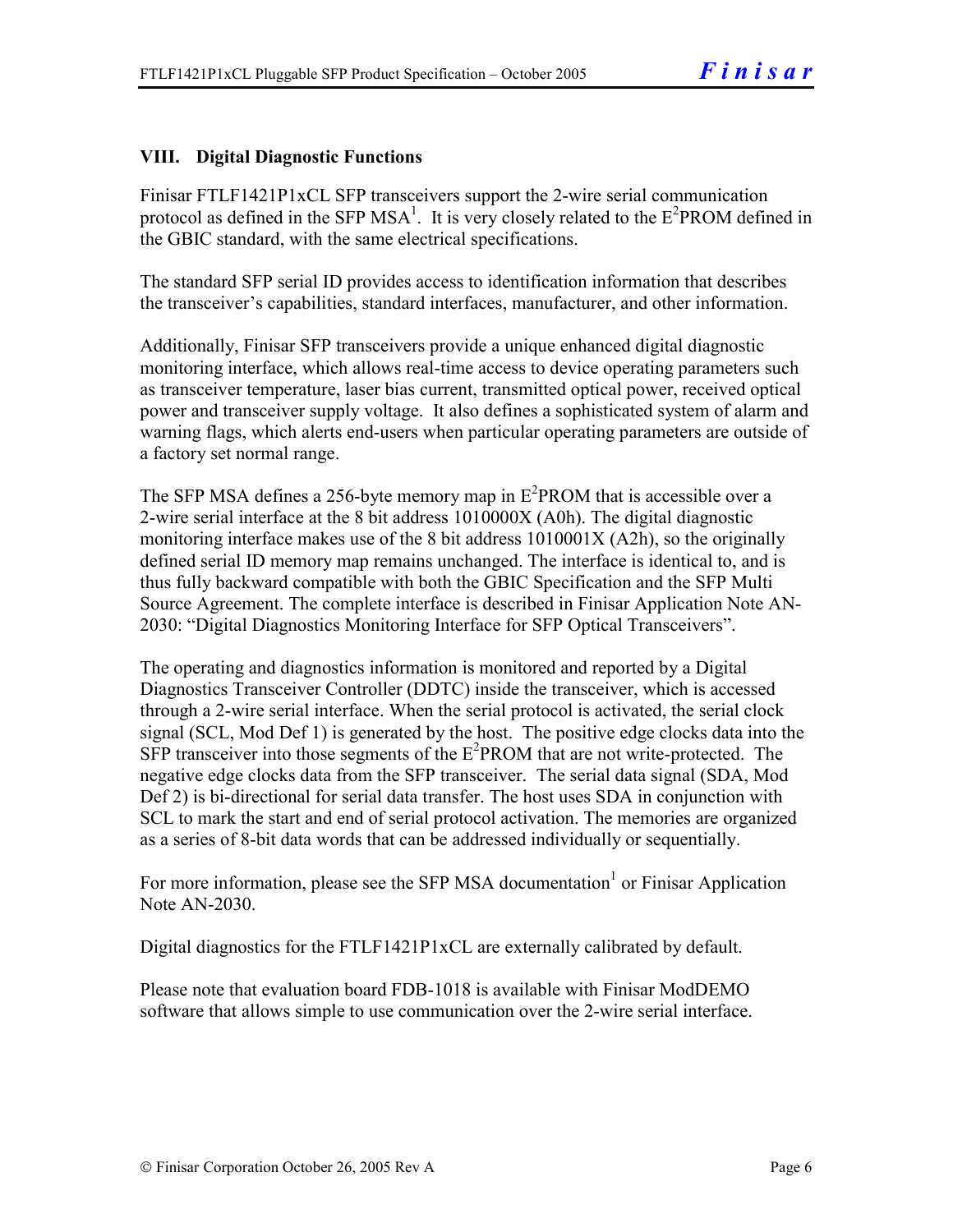### **IX. Mechanical Specifications**

Finisar's Small Form Factor Pluggable (SFP) transceivers are compatible with the dimensions defined by the SFP Multi-Sourcing Agreement (MSA)<sup>3</sup>.



# **FTLF1421P1BCL**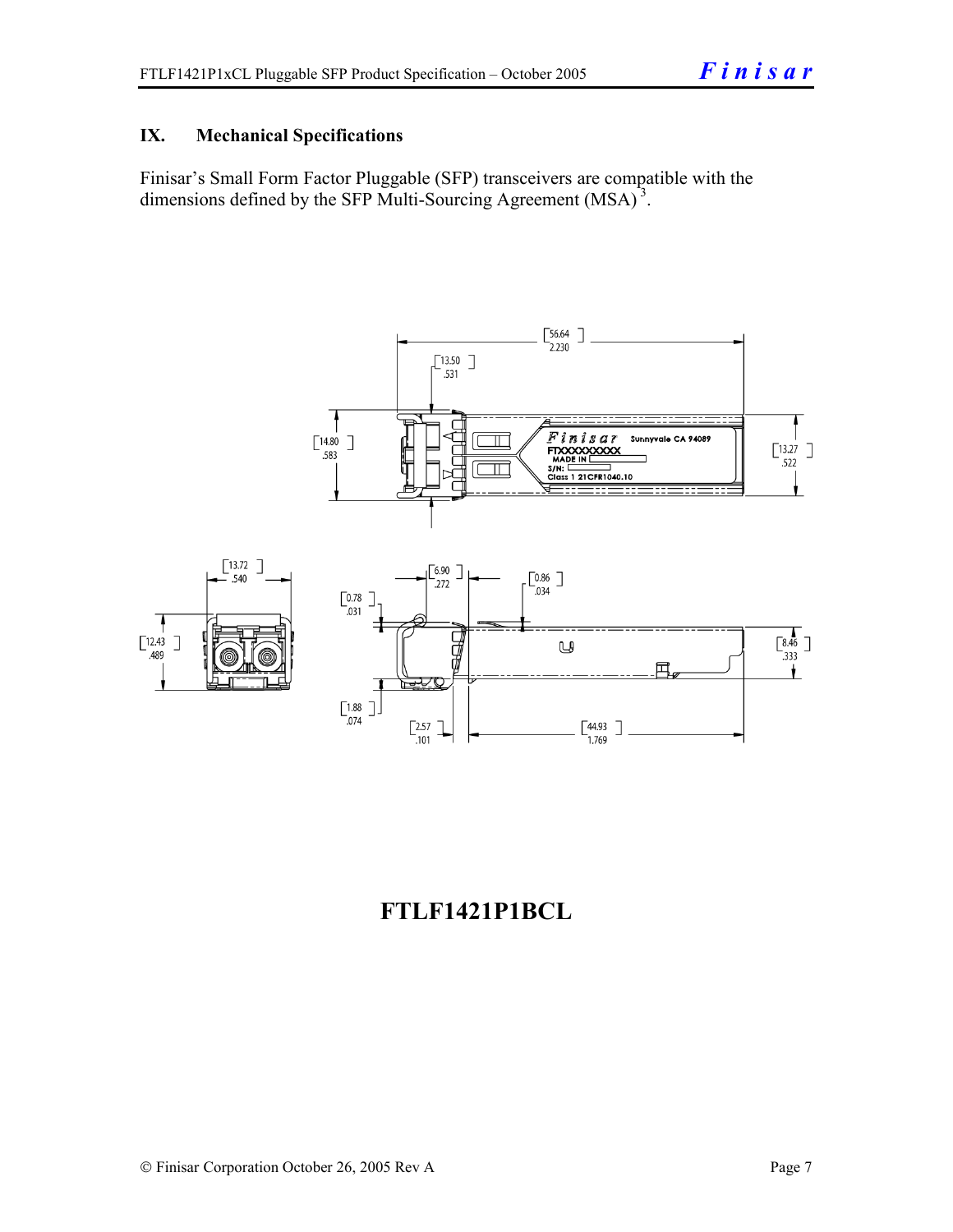



# **FTLF1421P1WCL**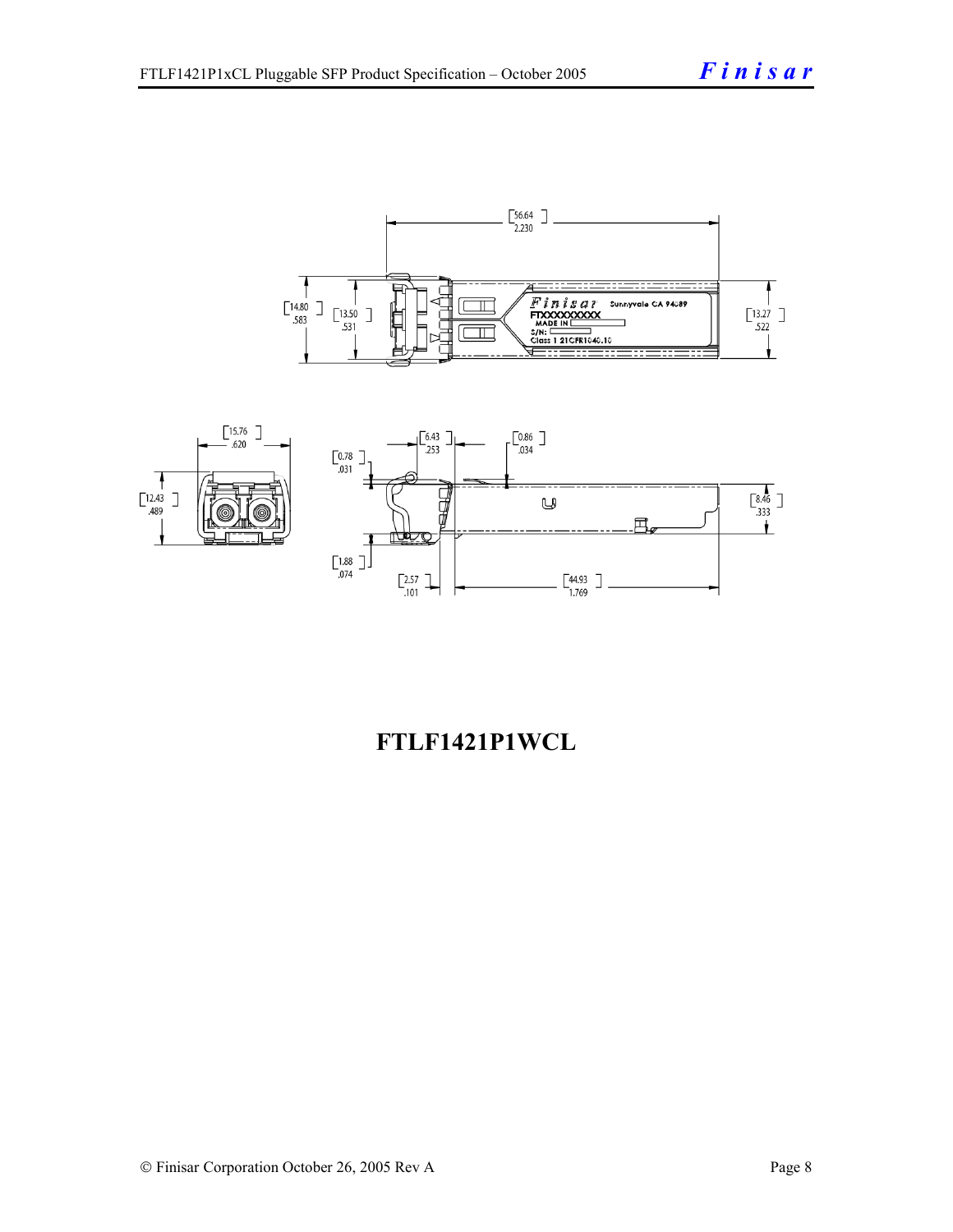### **X. PCB Layout and Bezel Recommendations**

 $\triangleq$ Through Holes are Unplated  $\Delta$ atum and Basic Dimension Established by Customer  $\triangle$ Rads and Vias are Chassis Ground, 11 Places

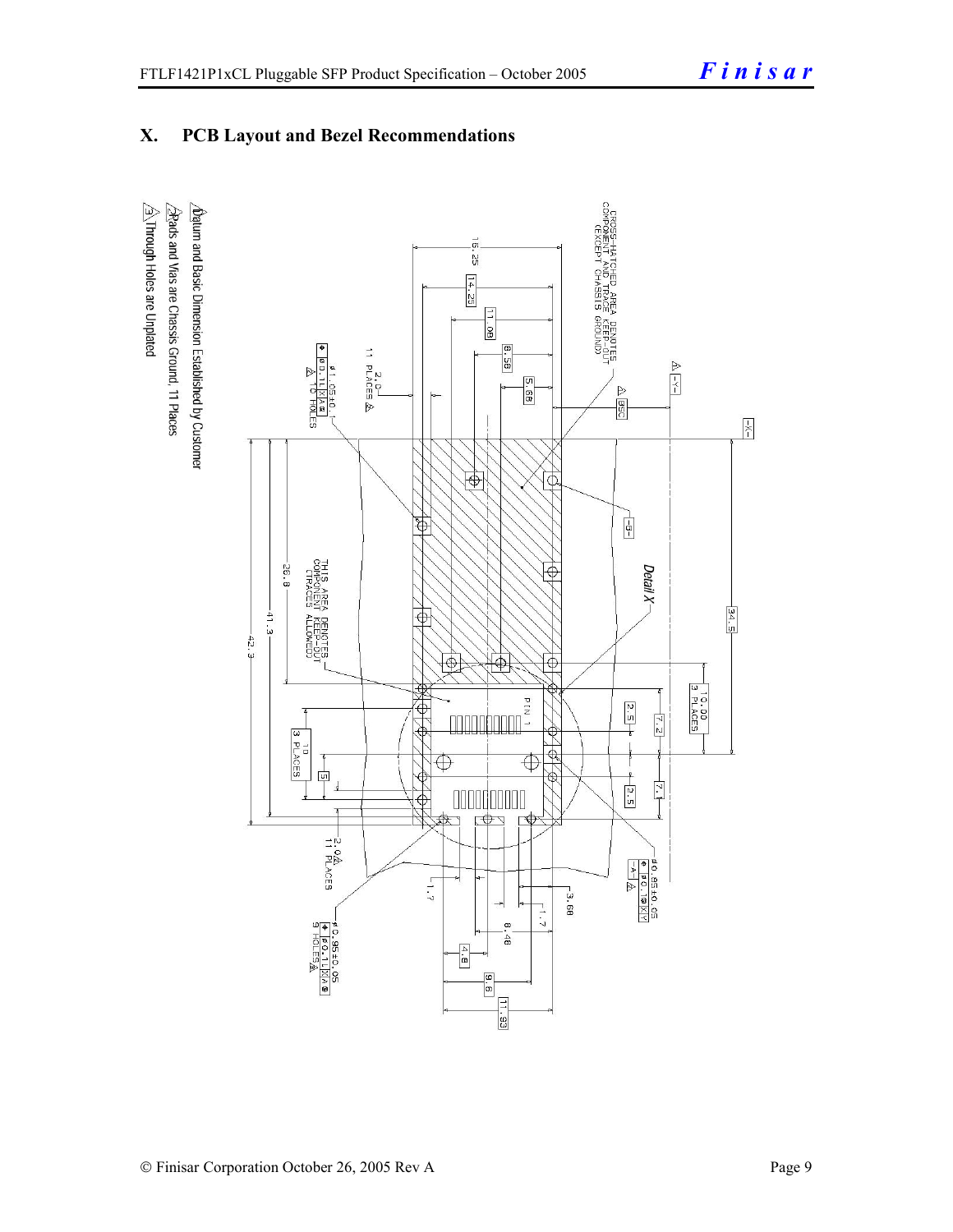

NOTES:

- $\triangle$  MINIMUM PITCH ILLUSTRATED, ENGLISH DIMENSIONS ARE FOR REFERENCE ONLY
- 2. NOT RECOMMENDED FOR PCI EXPANSION CARD APPLICATIONS